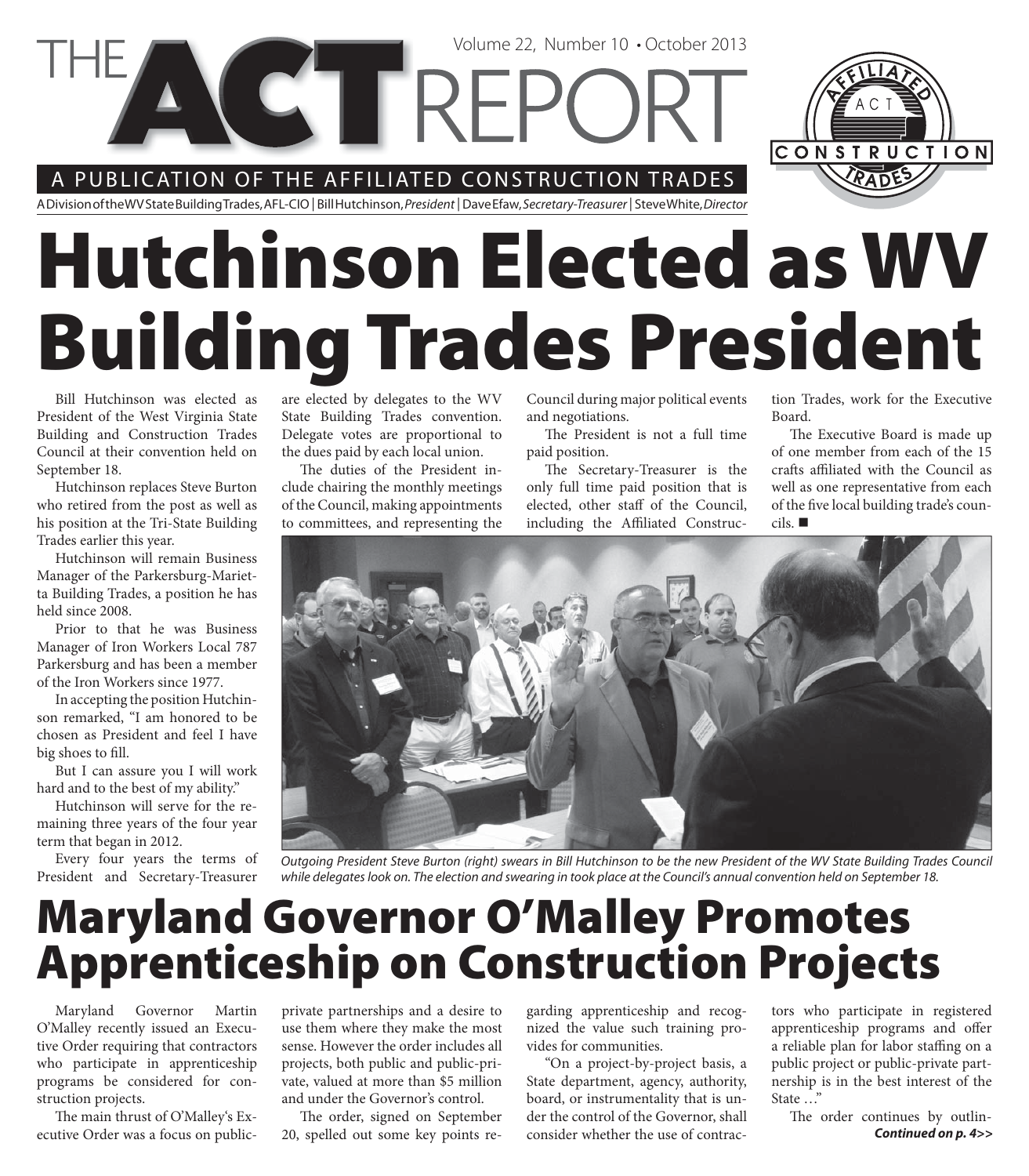# **Trades Alcohol and Drug Free Success Highlighted at Legislature**

The union construction industries efforts to combat illegal drug and alcohol use on the jobsite were given top billing at recent legislative meetings.

Letha Haas, Program Administrator of TOPs, based in Parkersburg, gave a presentation to the Joint Labor and Worker Safety Issues Committee on Monday, September 23 in Charleston.

TOPs is the Tradesperson Outreach Program operated by the Parkersburg-Marietta Contractors & Trades Educational Development Fund.

Haas explained in the Charleston and Huntington area similar programs go by the name of LEAD, Labor Education and Development, and the Boilermakers have a program called MOST.

Each program provides a number of measures designed to combat substance abuse.

First is testing which is done at a number of levels.

Pre-employment, annual, postaccident, and reasonable suspicion are different situations when a drug or alcohol test is administered.

The tests will look for a variety of substances and is known as a tenpanel test with expanded opiates. Urine samples are used because they are more reliable than hair follicles but not invasive like a blood test.

Also provided are drug and alcohol awareness education programs for both workers and supervisors.

TOPs tracks the test and education records for individuals and contractors in the program.

For individuals who get a positive test result a medical review officer is

assigned to communicate and work with the person.

A positive test could be a sign of addiction or could be an outdated prescription. Either way a counseling period takes place and then the person will have an opportunity to retest and go back to work.

"We have 20 years' experience with drug and alcohol testing," said Haas. "Our rates went from the industry average of more than 10% when we started to around 1% today."

"Some people had a hard time believing our success but with meaningful programs over time we are getting results."

Legislators, who were considering drug and alcohol testing for public employees held the meeting to learn about what the construction industry was doing.



Letha Haas (left) talks about the Parkersburg area's drug and alcohol testing and education program called TOPs before a House and Senate Interim Committee. Labor Committee Chairman Dan Poling (D-Wood) (right, at podium) presides over the meeting which was held at the Capitol in Charleston.

## **WV Gets \$25 Million Federal Training Grant** *Apprenticeship Programs to Participate*

Federal funds for training workers will go to ten community colleges in West Virginia and include funding for craft apprenticeship.

U.S. Representative Nick Rahall was instrumental in getting the funding for the state and which was supported by the State Building Trades.

"I fought for this funding," said Rahall. "This grant can help to expand resources for our State's workforce and establish strategic partnerships focused on one mission, job creation."

Bridgemont Community and Technical College will use the grant to fund the West Virginia Bridging the Gap Consortium, which includes Mountwest Community and Technical College and New River Community and Technical College, to increase access to community and technical college programs designed to promote high-wage, high skilled jobs in the State.

The grant was one of 20 awarded by the U.S. Department of Labor to community college and university

consortia totaling \$377,452,319.

Apprenticeship programs and participants will be eligible for portions of the funding for continuing education classes.

"We are still working out the details but we are coordinating with the community colleges to offer classes and credits for our members in areas that will further their craft education," said Sheryl Johnson, Director of Construction Works which is affiliated with the WV State Building Trades.

Grantees will use these funds to transform the way they schedule, sequence and deliver education and training programs that can be completed in two years or less.

A variety of activities will be made possible, including: hiring or training instructors to expand capacity to offer in-demand courses or certifications, leveraging online learning to accelerate skills attainment, and developing new curricula and training models to add additional classes and  $certifications.$  $\blacksquare$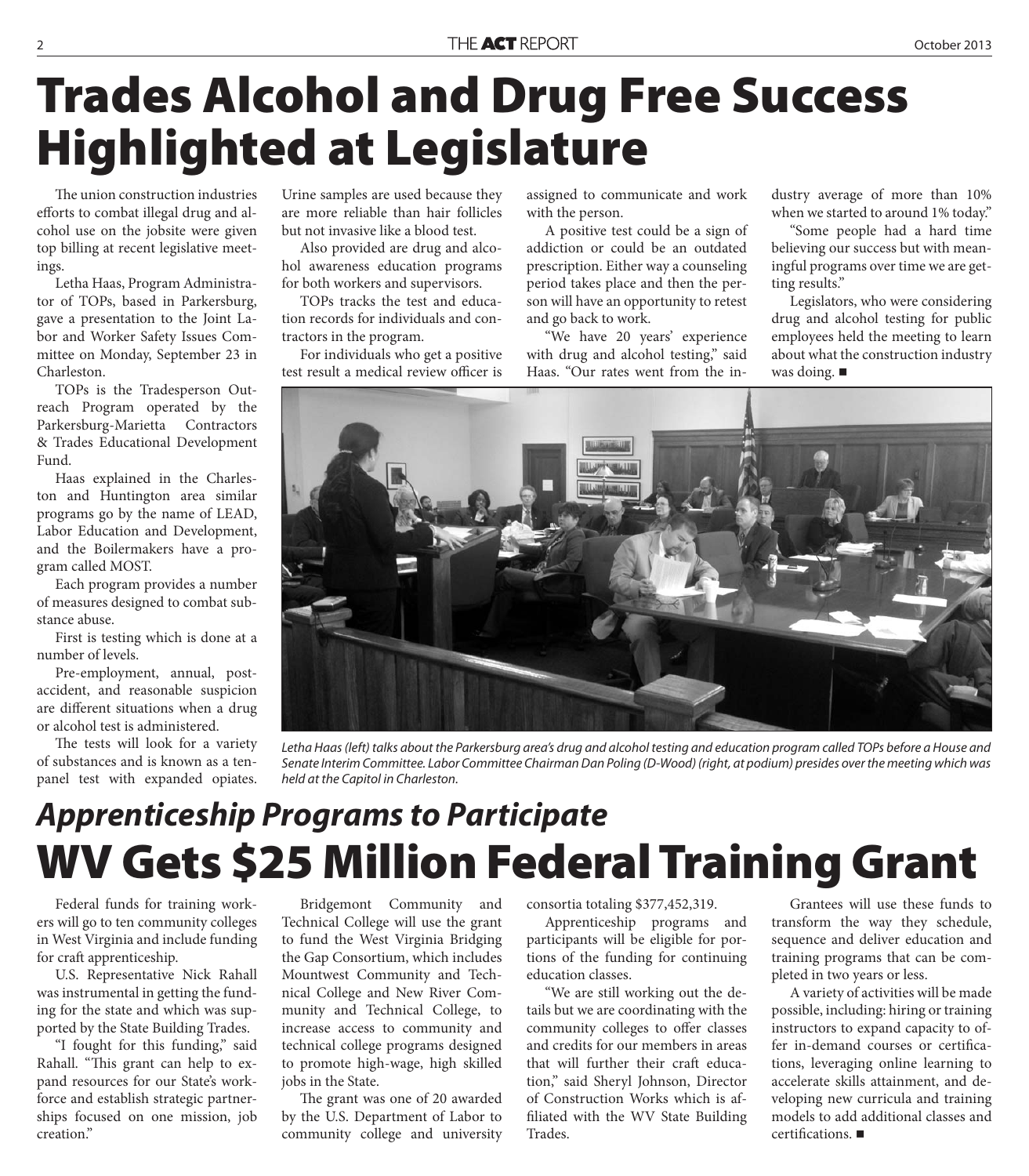# **An Interview with Steve Burton**

*Steve Burton recently retired as President of the West Virginia State Building Trades, a position he held since 1999, and as Business Manager of the Tri-State Building and Construction Trades Council where he has served for 24 years. Burton was a leading force*  in creating the Affiliated Construc-



*tion Trades and oversaw the merger of ACT and the Building Trades during his term as President.*

**Q. When did you start in construction?**

A. I worked as a Laborer during my junior and senior years of high school and became an apprentice carpenter on November 17, 1969 at Carpenters Local 302 in Huntington.

**Q. When did you become Business Manager at Tri-State?**

A. I was elected on December 5, 1989. At the time I was working as a carpenter steward at the VA hospital for PJ Dick.

But I had also been Recording Secretary and President of my local and worked as an organizer for what at the time was the Tri-State District Council of Carpenters.

**Q.** What's different today than **when you started?**

A. The problems are the same but how we address them today has changed.

When I started ball bats and axe handles were used, it was very primitive but people when forced to protect themselves will.

Laws and technology have changed all that, and ball bats will just land you in jail.

Today we use partnerships with owners, by talking we try and understand what is going on behind the scenes, and learn what it takes to be successful.

Knowledge is power and we must gather knowledge then use it to gain work for people.

**Q. What challenges do building trades members face today?**

A. Recognizing the need to be the

most skilled qualified worker, to have discipline – by that I mean to show up on time, work until lunch time and not quite until quitting time.

If our members take care of the basics they will succeed, and if not then the owners and contractors will find another way – it is that simple.

For example I think cell phones should not be allowed on the job – because they interfere in the workers ability to produce – and that's what we have to do is produce.

Absenteeism is a real problem and needs to stop – it costs the contractor and the whole system – including our members - pays.

**Q. What are some accomplishments at Tri-State during your tenure?**

A. Before I started we were plagued with work stoppages. Folks created the Multi-Craft Agreement and during my 24 years we never had a work stoppage.

That's eight contracts without a strike and we often had the negotiations done ahead of schedule.

We created LEAD to combat drug and alcohol abuse on the job.

It was not easy because there was an attitude at the time that safety was not our problem – that was the wrong attitude.

Illegal drug use remains a serious problem.

One of the things I am most proud of is helping to create ACT.

When we were faced with a fight over a proposed billion dollar pulp and paper mill some 20 years ago we knew we had to find more sophisticated ways to fight.

ACT was created to give our members a better way than axe handles to stand up for fair pay and conditions and it has proven to be a very valuable tool.

But it's not just about fighting, I would much rather work together with the contractors and owners to solve problems than fight with them.

If you can get the customer, contractor and labor all in the same room to work together, we call it Tri-Partite, then you have a 99% chance of success.

There are plenty of owners that want to work with us and know we are the best game in town.

**Q. What is the future for Building Trades members?**

A. It's up to them  $-$  I think there is an enormous amount of opportunity – if they are prepared, they will do well. Industry needs people and we need to recruit and train the best workers.

But if we don't address the needs for manpower then we will go down the tube.

If you can hire as good a person out of the paper as they can from the hall then we are done.

**Q. What advice do you have for new members?**

A. We can't be satisfied with the status quo – we should not be afraid of taking a risk. We need to change and adjust to the situations we find

ourselves in.

We need to take advantage of the tools we have to get the job done. Training, productivity, and getting the job done on-time and on-budget, that's what will bring us success.

And we need to stop arguing about jurisdiction.

**Q. What do you credit your success with?**

A. I always try to keep in mind the person in the field, the guy or gal that wears the jeans and the work boots – we need to be honest, and tell them the truth about what the industry needs.

#### **Q. Anything else?**

A. Just that I've had the privilege of working with some great leaders over the years and I want to thank the members who pay the dues, go to work every day and get the job done for their support and participation.

### **Tri-State Trades Hold Annual Marshall Tailgate**



Members, family and friends are seen enjoying the Tri-State Building and Construction Trades Council's annual Marshall Tailgate-Football Game event on Saturday, October 5 in Huntington.

Around 400 people attended the event according to Mark Johnson, Business Manager for Tri-State. Members of Operating Engineers Local 132 volunteered to cook the food and members of Laborers 543, Sheet Metal Workers 24, Carpenters 302 and Iron Workers 769 were among those who chipped in as well.

"I appreciate all the folks who volunteered their time and made this a great event," said Johnson.

To make it even better Marshall won 34 – 10 over Texas-San Antonio.